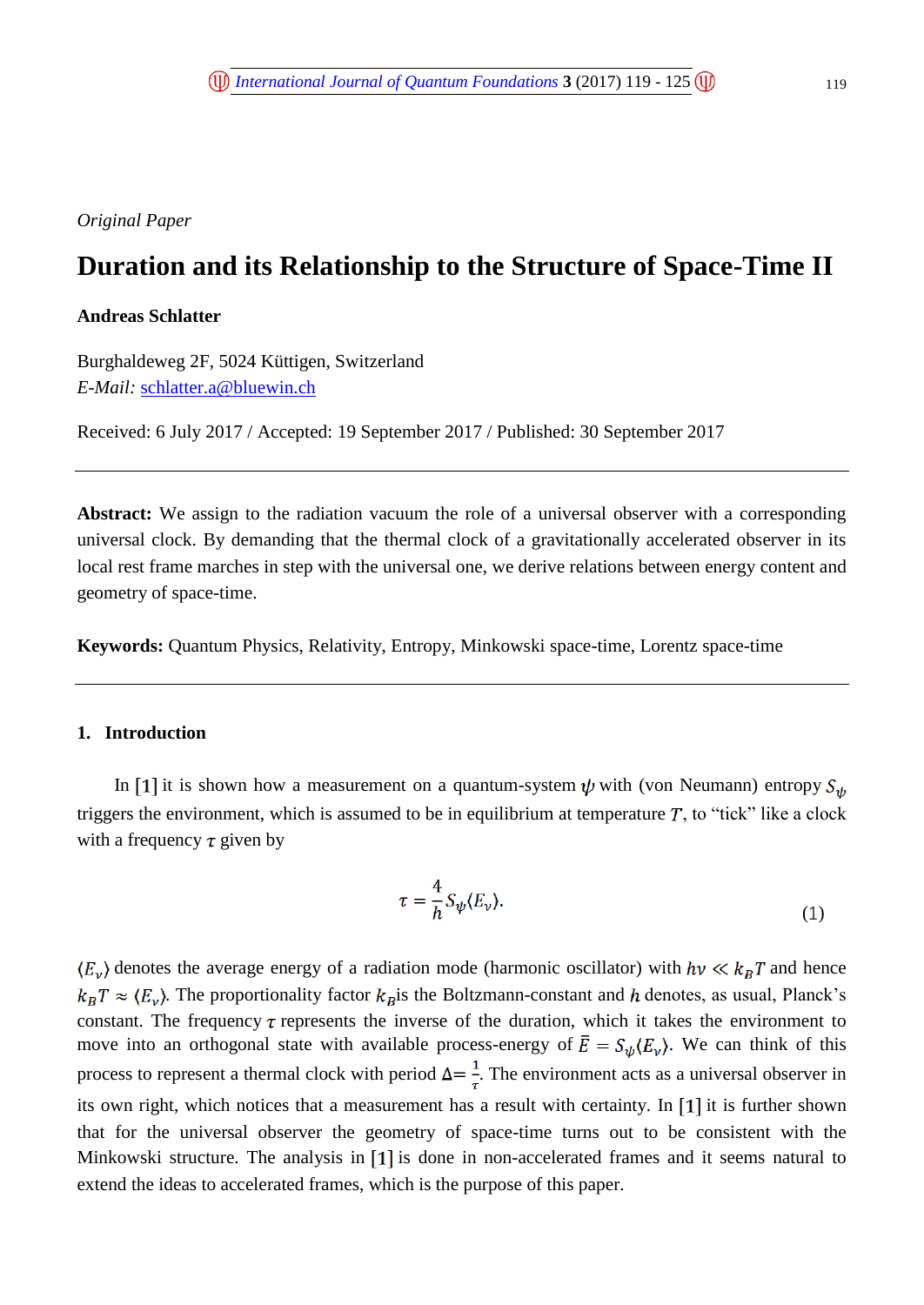## **2. Accelerated frames**

We consider a uniformly accelerated observer in Minkowski space-time, who moves with acceleration  $\kappa$  in  $x$ -direction. We chose a co-moving coordinate system, which is defined in the wedge, limited by  $|x| = t$ , and given by the transformations

$$
x = \varrho \cosh(\kappa \vartheta), t = \varrho \sinh(\kappa \vartheta), \quad \varrho \ge 0, -\infty < \vartheta < \infty. \tag{2}
$$

The line-element is

$$
ds^{2} = \left(\frac{\kappa \varrho}{c^{2}}\right)^{2} c^{2} d\vartheta^{2} - d\rho^{2} - dy^{2} - dz^{2}.
$$
 (3)

These are so-called Rindler-coordinates [2]. At  $t = 0$ , the observers are at rest in their respective local inertial frames and equation (1) takes the form

$$
d\tau = -\frac{4}{h} S_{\psi} \langle E_{\nu} \rangle \frac{\kappa \varrho}{c} d\vartheta. \tag{4}
$$

In the sequel we let  $\psi$  be a system with  $S_{\psi} = 1$ . A thermal clock in the local inertial frame at  $\varrho_1 = \frac{c^2}{\kappa}$ and another one stationary at  $\rho_2 = 1$ , say, are synchronized, if

$$
d\tau_1 = d\tau_2.1\tag{5}
$$

By using  $\langle E_v \rangle \approx k_B T$  we get

$$
d\tau_1 = \frac{4}{h} k_B T_{\left(\varrho = \frac{c^2}{\kappa}\right)} \cdot c \cdot d\vartheta = d\tau_2 = \frac{4}{h} k_B T_{\left(\varrho = 1\right)} \cdot \frac{\kappa}{c} \cdot d\vartheta.
$$

With  $T_{\kappa} := T_{\left(\varrho = \frac{c^2}{\kappa}\right)}$  we arrive at

 $\overline{a}$ 

$$
v_{\kappa} = \frac{4}{h} k_B T_{\kappa} \cdot \frac{c^2}{\kappa} = \frac{4}{h} k_B T_{(g=1)}.
$$
 (6)

This is a special case of the Tolman-Ehrenfest effect  $[3,4]$ . The equilibrium condition (6) forces different temperatures upon different stationary observers in accelerated coordinates. Conditions (5) and (6) are relational in nature and there is a "gauge" freedom by choosing  $T_{(p=1)}$ . So far we work in

<sup>&</sup>lt;sup>1</sup> For synchronization it is sufficient to demand  $d\tau$ 1= $\delta d\tau$ 2 for some  $\delta \in \mathbb{R}^+$ . We set  $\delta = 1$ .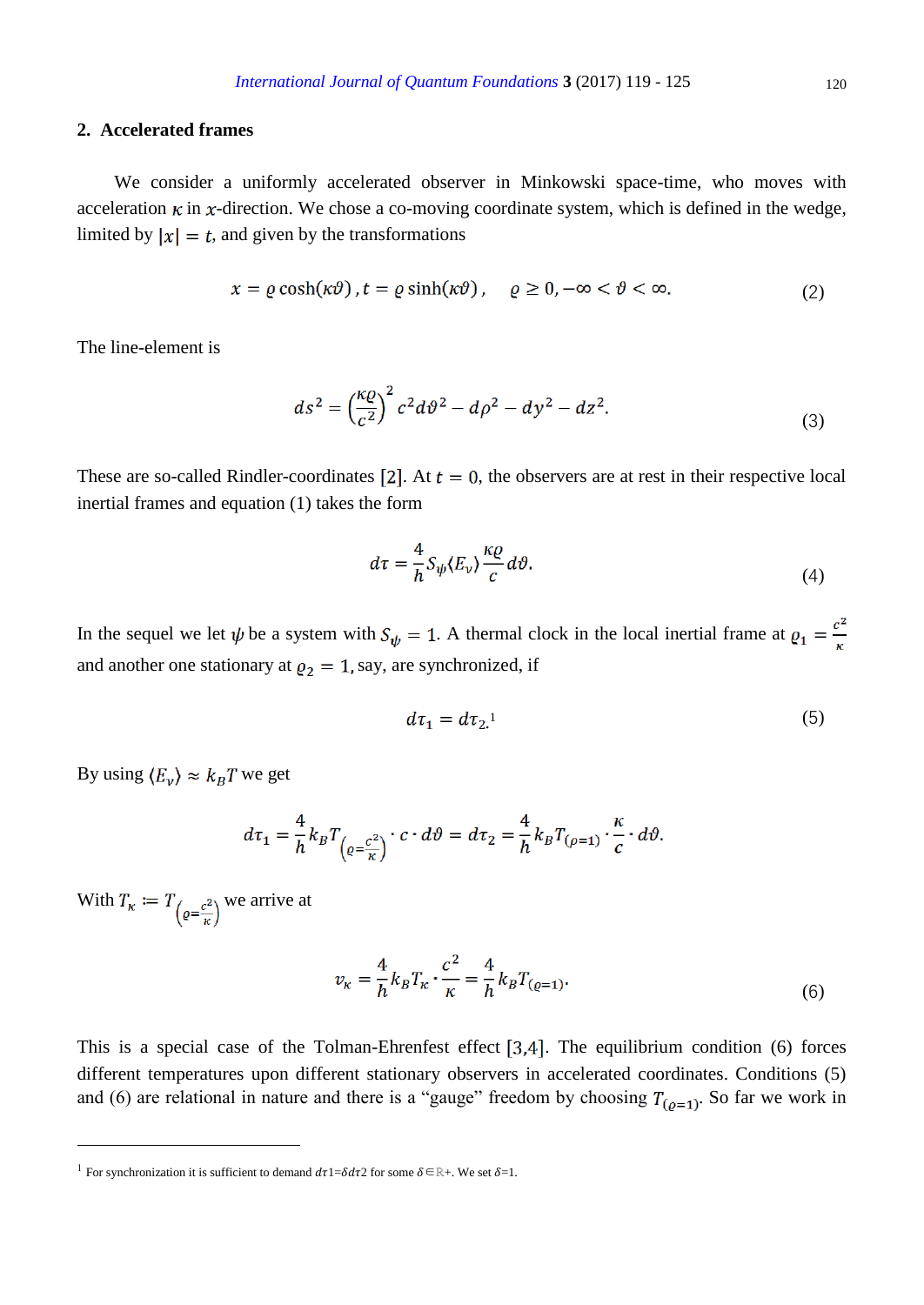one chart. We can generalize (5) and (6) by demanding them to hold for different charts  $\kappa_1 \neq \kappa_2$  and hence generalize it beyond flat Minkowski space-time.

For this purpose we consider a specific observer, namely a harmonic oscillator with frequency  $\nu$ in vacuum. For its average energy we have in the local rest frame

$$
\langle E_{\nu} \rangle = \frac{1}{2} h \nu. \tag{7}
$$

With  $\omega = 2\pi\nu$  and  $\lambda$  being the wave-length, the acceleration is  $\kappa = \lambda \omega^2$  and the left hand side of (6) turns into

$$
\varphi_{\omega} = \frac{4}{h} \cdot \frac{1}{2} \hbar \omega \cdot \frac{c^2}{\lambda \omega^2} = \frac{c^2}{\lambda \pi \omega} = \frac{c^2}{2c\pi^2} = \frac{c}{2\pi^2}.
$$
 (8)

 $v_{\omega}$  is independent of  $\omega$ . If the environment runs through a large series of positions instead of flipping back and forth, then the corresponding maximal frequency  $\tilde{\tau}$  turns out to be  $\tilde{\tau} = \frac{\tau}{2}$  [5]. Therefore we can define the equilibrium (5) between a monotonous clock in the local rest frame of an observer with acceleration  $\kappa$  and the harmonic oscillator, locally at rest in vacuum, by setting  $\frac{1}{2}v_{\kappa} = v_{\omega}$ . This implies

$$
\frac{4}{h}k_B T_{\kappa} \cdot \frac{c}{\kappa} = \frac{1}{\pi^2}.
$$
\n(9)

From (9) we get for the corresponding temperature  $T_{\kappa}$ 

$$
T_{\kappa} = \frac{\hbar \kappa}{2\pi c k_B}.
$$
\n(10)

Expression (10) is the Unruh-Davies  $[6,7]$  temperature.

We have seen that, if we take an electromagnetic mode, locally at rest in vacuum, as a universal reference clock and demand that the thermal clock of any other accelerated observer in its local rest frame ticks in step<sup>2</sup>, then the accelerated observer necessarily experiences a temperature  $T_{\kappa} > 0$ , which is independent of the frequency  $\nu$  of the mode. In fact the universal clock is just light, which of course moves at the constant speed c regardless of its frequency  $\nu$  (8). We will now investigate what we find, if we additionally make a special choice for  $\kappa$ .

#### **3. Gravity**

<sup>&</sup>lt;sup>2</sup> The thermal clock is supposed to be monotonously running, while the harmonic oscillator is periodically flipping between two states.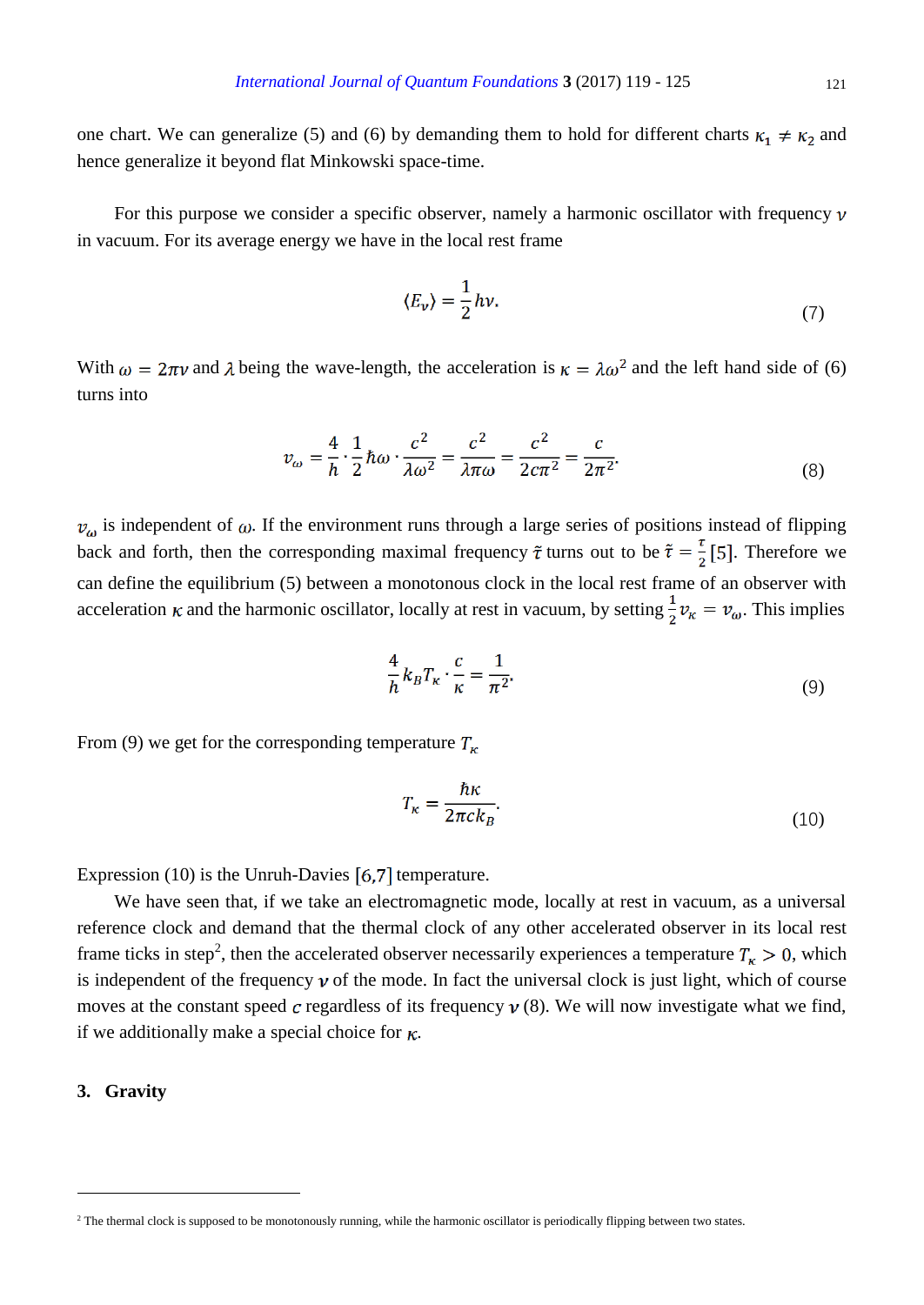Let a mass M reside at a point p in an almost flat space-time <sup>3</sup>. The line-element in the static Newtonian limit, where no part is moving, turns out to be [8]

$$
ds^{2} = \left(1 + \frac{2\varphi}{c^{2}}\right)^{2} (cdt)^{2} - dx^{2} - dy^{2} - dz^{2},
$$
\n(11)

where  $\varphi(r) = -\frac{GM}{r}$  is the Newtonian potential and G denotes the gravitational constant. At any fixed radius  $r = R, R \neq 0$ , the metric components are finite and the surface gravity  $g_R$  is the ordinary Newtonian acceleration

$$
g_R = -\partial_r g_{00|R} = -\frac{2}{c^2} \partial_r \varphi_{|R} = \frac{2GM}{c^2 R^2}.
$$
 (12)

We now recall equation (9), which takes with  $\kappa = g_R$  the form

$$
\frac{4}{h}k_B T_{g_R} \frac{c}{g_R} = \frac{1}{\pi^2}.
$$
\n(13)

Plugging (12) into (13), with  $A_R = 4\pi R^2$  denoting the surface area of the sphere  $S_R$  of radius R, results in

$$
\frac{4c^2}{h}k_B T_{g_R} \frac{cR^2}{2GM} = \frac{2c^2}{h}k_B T_{g_R} \frac{A_R}{4\pi} \frac{c}{GM} = \frac{1}{\pi^2}.
$$
\n(14)

By defining the Planck length  $l_p = \sqrt{\frac{G\hbar}{c^3}}$  and by using the relativistic relation for total energy in the rest frame  $E = Mc^2$ , (14) turns after a short calculation into

$$
k_B T_{g_R} \frac{A_R}{4l_P^2} = E. \tag{15}
$$

Equation (15) has the form of an energy-entropy relation  $TS = Q$ , which allows the formal identification

$$
S = \frac{k_B A_R}{4l_P^2}.\tag{16}
$$

To proceed further, we plug the corresponding expression for temperature (10)  $T_{g_R} = \frac{\hbar g_R}{2\pi c k_B}$  into (15) to arrive at

 $3$  So the mass *M* is not too big.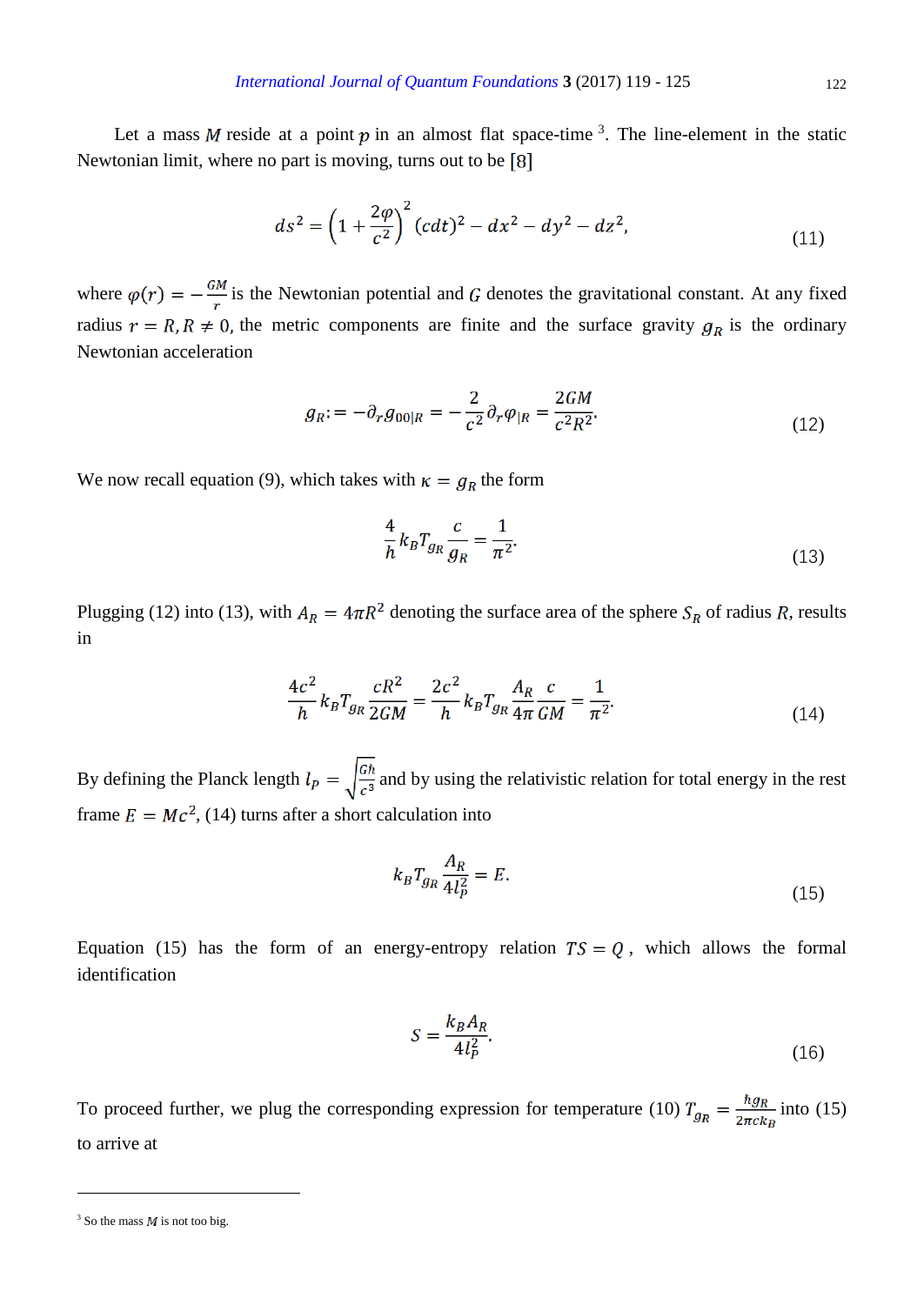$$
g_R A_R = \frac{8\pi l_P^2}{c\hbar} E = \frac{8\pi G}{c^4} E.
$$
\n(17)

If we introduce the Gaussian curvature K we can write (17) with some suitable constant  $\alpha \in \mathbb{R}$  in the more suggestive form

$$
\alpha \int\limits_{S_R} K dA = \frac{8\pi G}{c^4} E.
$$

If S denotes a topological sphere with  $S_R \subset S$  ( $S \subset S_R$ ) and if there is no additional energy within  $S(S_R)$ , then there holds <sup>4</sup>

$$
\alpha \int_{\mathcal{S}} K dA = \frac{8\pi G}{c^4} E. \tag{18}
$$

Equation (18) is a relationship between geometry, mass and energy in 3-space.

Equation (17) was found for the special case of the Newtonian approximation (11). It can directly be extended to general static Lorentz four-manifolds.

We consider an asymptotically flat, static background with global time-like Killing vector field  $\xi^a$ . The generalization of Newton's potential  $\varphi$  can be defined by

$$
\varphi = \frac{1}{2} \log(-\xi^a \xi_a). \tag{19}
$$

The exponential  $e^{\varphi}$  is the red-shift factor, which defines a foliation of space-time in space-like surfaces  $S$  of constant red shift. In this set-up a free falling particle will have a four-acceleration perpendicular to  $S$  given by [9]

$$
a^b = -\nabla^b \varphi. \tag{20}
$$

Recalling (12), the left hand side of (17) formally turns into the more general expression<sup>5</sup>

$$
g_R A_R \to \int\limits_{\mathcal{S}} e^{\varphi} \nabla \varphi \cdot dA. \tag{21}
$$

<sup>4</sup> For example as a consequence of the Gauss-Bonnet theorem.

<sup>&</sup>lt;sup>5</sup> The factor  $e^{\varphi}$  is used because the space-time is asymptotically flat and quantities, including temperature, are measured relative to  $\varphi = 0$ .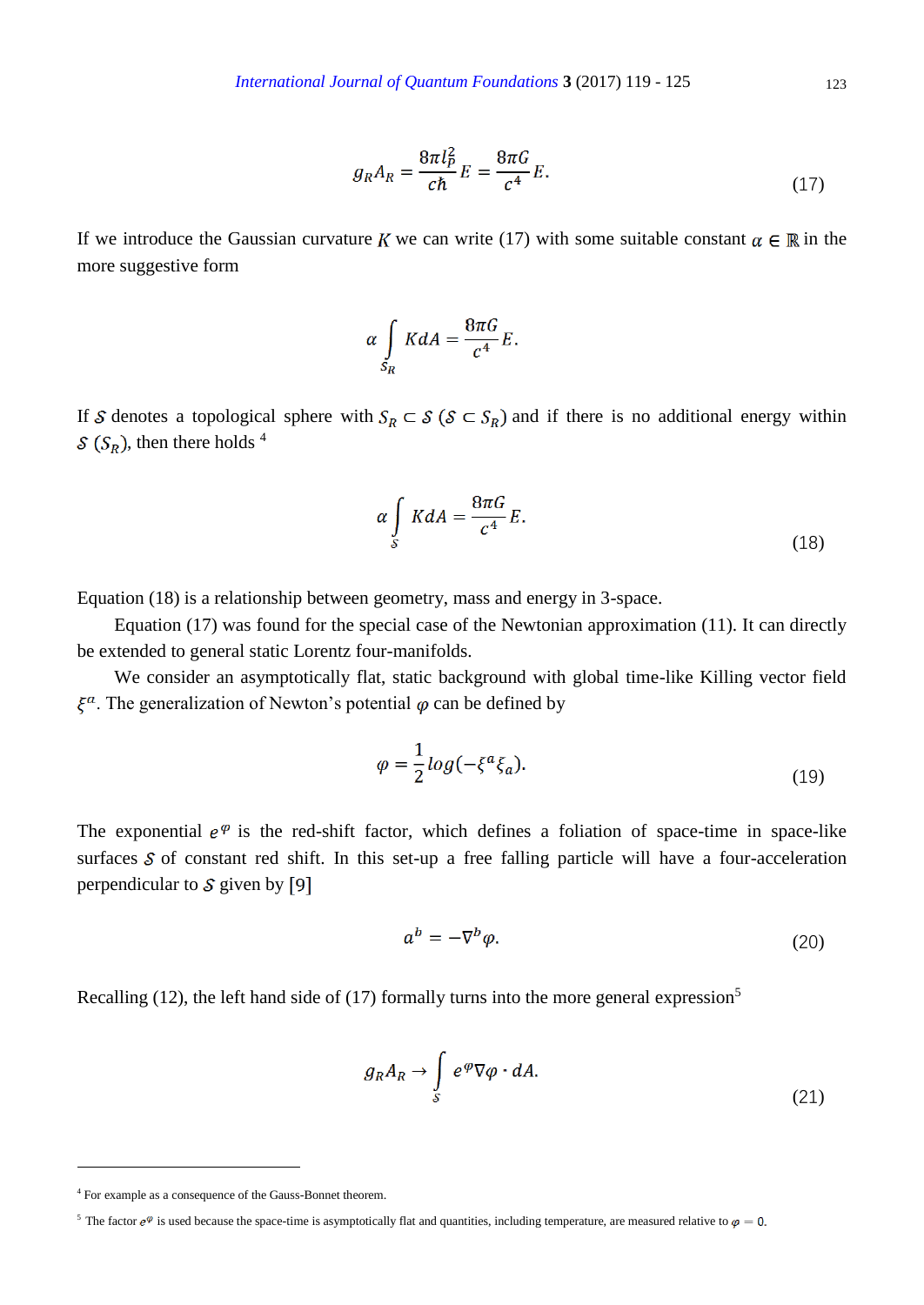(21) is (modulo constants) exactly the expression for the Komar mass  $M$  [9] and we indeed get, by accounting for the constants, the equivalent equation to (17)

$$
\frac{1}{2} \int_{S} e^{\varphi} \nabla \varphi \cdot dA = \frac{4\pi G}{c^2} \cdot M = \frac{4\pi G}{c^4} E.
$$
\n(22)

For completeness sake we also sketch the steps as indicated in  $\lceil 10 \rceil$  to the derivation of the analogue to (18), namely Einstein's equations from (22).

Re-expressed in terms of the Killing vector  $\xi^a$  there holds [9]

$$
\int_{S} dx^{a} \wedge dx^{b} \epsilon_{abcd} \nabla^{c} \xi^{d} = \frac{8\pi G}{c^{4}} E.
$$
\n(23)

By Stokes theorem and the identity  $\nabla^a \nabla_a \xi^b = -R_a^b \xi^a$  (23) turns into

$$
\int_{\Sigma} R_{ab} n^a \xi^b dV = \frac{8\pi G}{c^4} E,\tag{24}
$$

where  $\Sigma$  is a volume bounded by S. Since the Ricci tensor  $R_{ab}$  equals zero in a massless region, relation (24) holds for any boundary surface  $S$  of  $\Sigma$ , as long as  $\Sigma$  comprises all the matter. By writing the right hand side as an appropriate integral over components<sup>6</sup> of the energy-stress tensor  $T_{ab}$  we get

$$
\int_{\Sigma} R_{ab} n^a \xi^b dV = \frac{8\pi G}{c^4} \int_{\Sigma} \left( T_{ab} - \frac{1}{2} T g_{ab} \right) n^a \xi^b dV. \tag{25}
$$

Finally, by considering a small, almost flat space-time region and imposing that, if matter  $m$  crosses the screen, then the Komar integral changes by that amount, (23) can be shown to hold for all (approximate) Killing vectors  $\xi^a$  and screens S with normal vector  $n^a$ . Therefore

$$
R_{ab} = \frac{8\pi G}{c^4} \left( T_{ab} - \frac{1}{2} T g_{ab} \right).
$$
 (26)

A similar approach was taken in  $\left[11\right]$  by using null-screens.

#### **4. Conclusion**

<sup>&</sup>lt;sup>6</sup> The energy field should be source free, for instance.